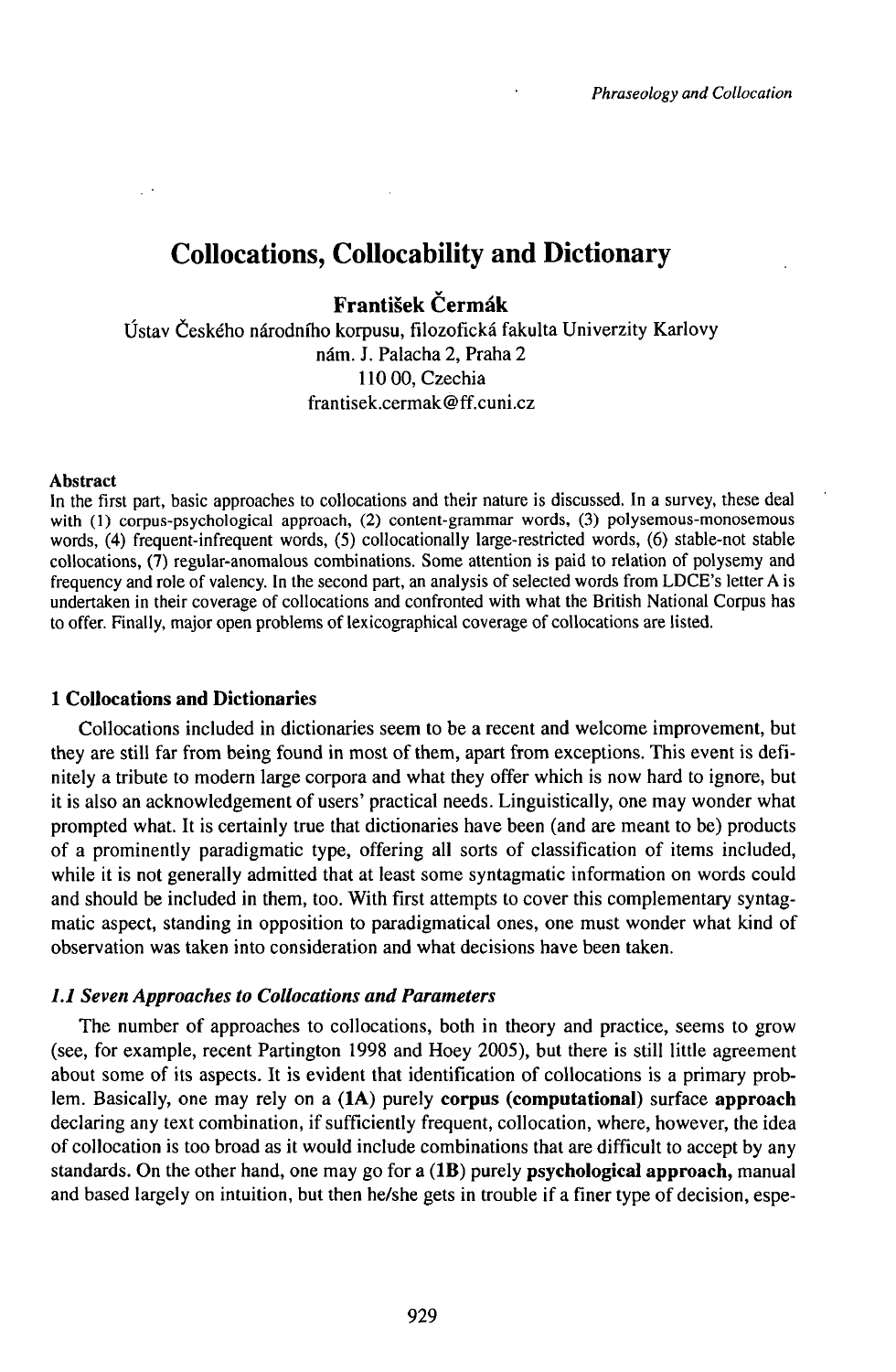cially on border-line cases, has to be made as.to what a collocation is and what is not, a primary obstacle being our intuitions's inability to be exact.

In part, the latter type of approach is to be suspected behind some of the few existing dictionaries, too, i.e. either general type of dictionaries as that of Longman (LDCE), or specific dictionaries of collocations, such as Oxford Collocations (2002). In both, however, only some types of words are provided with information on their collocations and it is evident that the authors prefer large word classes only, such as nouns or verbs. As these are traditional content words, one must wonder why other word classes are less covered, or not covered at all, as with Oxford. Though not so prominent, another distinction is to be found here, too, namely that between **(2A) content words** and **(2B) grammar words,** which get a different treatment.

It is not surprising, especially with learners' dictionaries, that (3A) difficult and highly **poIysemous words** get more attention, if their collocations are to be covered. Though different, words loaded with pragmatic meanings and functions (especially evaluative ones), could, for simplicity's sake, be subsumed under these, too. PoIysemous words stand in contrast to words of (3B) relatively **simple and single meaning** (but only relatively so), such as *flour, coal, copper.* This distinction, as well as other, overlaps but is not identical with that of frequency.

Thus, **(4A) frequent words** have more collocations, while **(4B) less frequent words** have less. Yet it is difficult to accept that dictionaries should pay attention to frequent words only (seein 1.2).

However, little attention is paid to combinatory potential, range or collocability of words, which should not be taken to be identical with (4A-B). It is common experience that (5A) the whole **collocational range** (collocability) of most words is and seems to be so **large** that it seems unlimited and is never given in full, i.e. in a list of collocates. In contradistinction to this, there is a (5B) group of words that is evidently and **strictly limited in** its **collocational capacity,** where a list of collocates, usually very small, can and has to be given. This last group reverts the view adopted so far and suggests, in fact, an entirely different possibility, namely to view both the head and collocate as a single unit, tantamount, in many approaches, to idioms, cf. *afraid (be afraid), afoul (run afoul), amends (make amends).*

# *1.2 Polysemy and Frequency*

In a corpus-based approach (lA), oriented to content words primarily (2A), there seem to prevail certain **correlations** among the remaining three parameters mentioned above, namely meaning (3), frequency (4) and collocability (5) of words. Since no serious research is available (but see Čermák 2002), it appears that polysemy and frequency of words are rather similar in their distribution and are more or less directly proportional to their collocability. Hence, it seems that the higher (or broader) collocability, i.e. array of collocates, of a word is the higher its frequency and polysemy, and vice versa. Despite well-known hesitation as to how polysemy should be conceived, it is easy tó see, using any standard desk dictionary, that the correlation suggested above basically holds. In the following, data from Longman will be used to illustrate this; since the dictionary does not give exact frequency, figures from BNC (British National Corpus) will be used instead. This can be illustrated by some words taken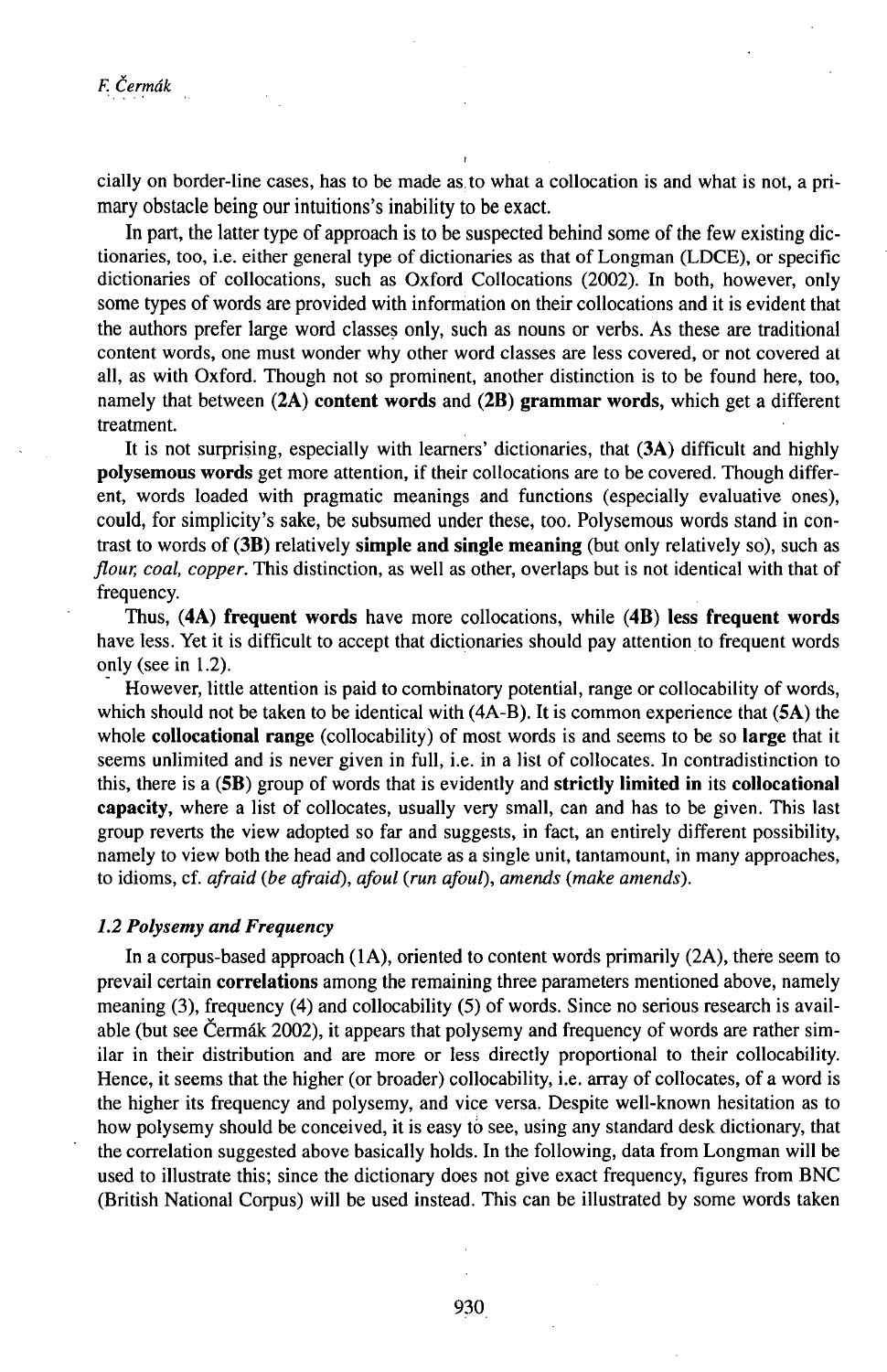from the letter A of the dictionary (the first number referring to BNC frequency, the second (bold) to the number of senses given in the dictionary), thus

(A) *as* 653 137 (20, given under two headwords), *any* 122 151 (7, under two headwords), *around* 43 391 (14), *ask* 18 642 (15, under two headwords), *approach* 16 020 (11, under two headwords), *arm* 8621 (15, under two headwords), *aim* 6394 (7, under two headwords), *aid* 8847 (9, under two headwords), *arrive* 2836 (7),

(B) *assurance* 1811 (3), *attendance* 1802 (4), *auction* 1318 (2, under two headwords), *approve* 1037 (2), *apology* 663 (5), *applaud* 183 (2), *assimilation* 287 (2), *absently* 198 (1), *abreast* 190 (3), *abseil* 92 (1), *attire* 111 (1), *abrogate* 16 (1), *attestation* 14 (1), etc.

The general tendency seems to hold, showing that the lower the frequency of a word is, the fewer its senses are. It is evident that some of the sense divisions are questionable since sense numbers are sometimes given to a single collocation or even an idiom, which is not a "standard" sense. The problem here is that the sense is attributed to the idiom or collocation only (or, rather, a single constituent only) and does not exist outside of it (this is the case of two senses of *abreast*, as in *keep/stay a. of sth*, and *walk/ride* etc. *a. of*). Both collocability and polysemy are rather different with different word classes and, within nouns, between concrete (such as *arm)* and abstract nouns (most of examples here). Finally, cases with the highest frequency of occurrence in the corpus, such as *as, any, around,* illustrate the difference between grammar and content words, their sense division being, in an alternative view, a division of functions rather than of meanings.

#### *1.3 Valency*

All of the above types are related to meaning, basically, and their collocates tell us which members of certain types of words collocate with the head word, such as *any, ask, approach.* In contrast, most basic words (nouns, verbs, adjectives, etc.) enter their syntactical constructions only thanks to combination with certain compulsory words, namely valency-markers, such as prepositions, often required by verbs, cf. ask for (sth)/that (CL)/about (sth)/how (CL) (where *sth* stands for an in/animate noun, *CL* for a clause) etc. (but not, e.g. *ask on).*

Limiting,valency to simple markers may not be enough, however. Though no dictionary views cases such as *in accordance with* as a noun with valency markers, linguistically there is no reason not to do so, despite the standard practice, and to view the whole combination as a completely independent item. In fact, for this multi-word idiomatic preposition, BNC gives a number of collocates, mostly verbs, such as *act, appoint, assign, behave, be, carry out, compile, determine, demand, do, make, prepare, propose, reach,* etc. Only on its surface these collocates may seem to be an open and endless class; in fact, they can easily be subsumed under the most frequent head (should we revert the view), namely *be,* and two generic ones *do/make.* This is corroborated by (static and other) verbs that do not accept *in accordance with* as its valency marker, such as *lie, exist, sleep,* etc.

Longman dictionary does not, in fact, mention valency at all, although it heavily employs it, often for discrimination of meaning. As an illustration of this, a couple of the initial senses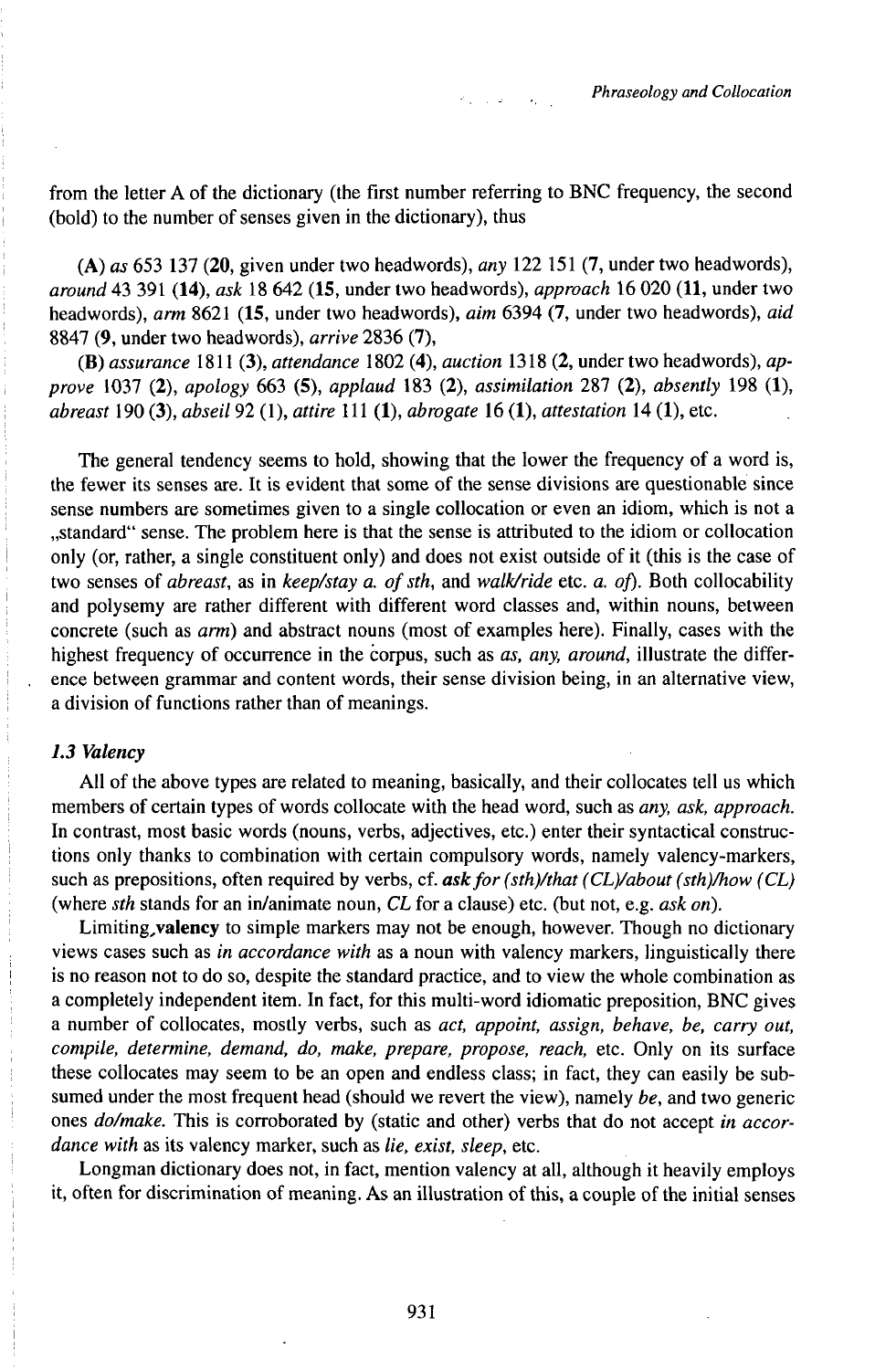(numbered and commented) of *to ask* may serve, where a sense or subsense is not defined but is given as a phrase (such as *ask about something* below), accompanied by an example.

### **1 QUESTION**

[intransitive and transitive] to speak or write to someone in order to get an answer, information, or a solution

*ask who/what/where etc Ijust asked him where he lived.*

*ask somebody something We '11 have to ask someone the way to the station.*

*ask somebody if/whether Go and ask Tom whether he 's coming tonight.*

*ask (somebody) about something Visitors usually ask about the history ofthe castle.*

*ask around* (=ask in a lot ofplaces or ask a lot ofpeople) *I'll ask around, see ifI canfind you a place to stay.*

# **2 FOR HELP/ADVICE ETC**

[intransitive and transitive] to make a request for help, advice, information etc *Ifyou need anything, you only have to ask.*

*ask somebody to do something Ask John to mail those letters tomorrow.*

*ask to do something Karen asked to see the doctor.*

*askfor Some peoplefind it difficult to askfor help.*

*ask somebodyfor something He repeatedly asked Baileyfor the report.*

*ask (somebody) if/whether you can do something Ask your mom ifyou can come with us. ask that Was it too much to ask that he be allowed some privacy?*

### **3PRICE**

[transitive]to want a particular amount ofmoney for something you are selling *How much is he asking? They're asking afortunefor that house.*

# **4 Ľ4VITE**

[transitive usually + adverb/preposition] to invite someone to your home, to go out with you etc

*ask somebody to do something Let's ask them to have dinner with us some time.*

*ask somebody out* (=ask someone, especially someone of the opposite sex, to go to a film, a restaurant etc with you) *Jerry's too scared to ask her out.*

*ask somebody in* (=invite someone into your house, office etc) *Don 't leave them standing on the doorstep - ask them in!*

*ask somebody over/round* (=invite someone to come to your home) *We must ask our new neighbours overfor a drink.*

# **5 DEMAND**

[transitive] if you ask something of someone, you want them to do it for you *It would be better ifhe cooperated, butperhaps I'm asking too much.*

*ask something ofsomebody You have no right to ask anything ofme.*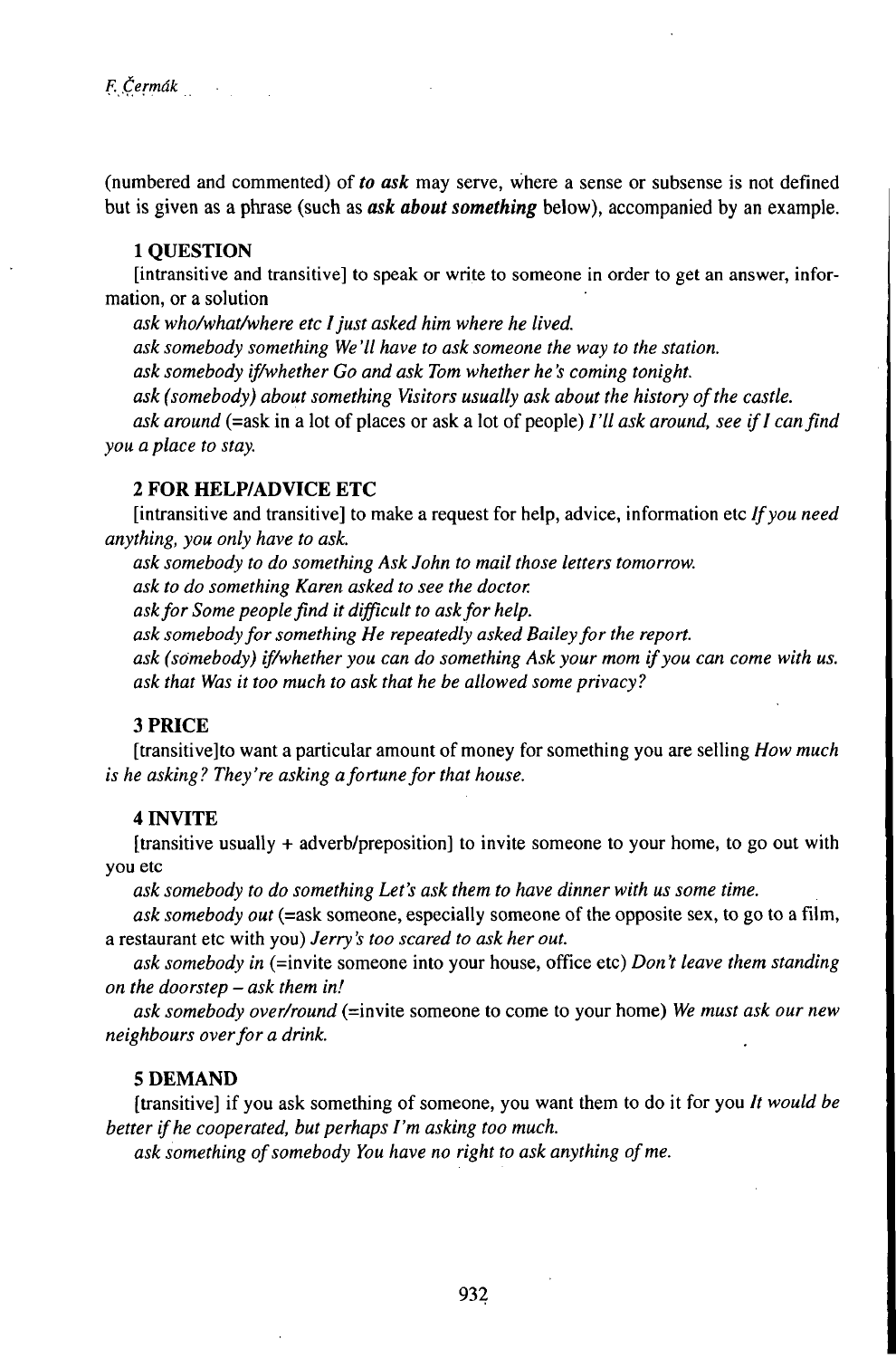# 6

*be asking for trouble* 

to do something that is very likely to have a bad effect or result *Saying that to afeminist isjust askingfor trouble.*

# 7

### *ask yourselfsomething*

to think carefully and honestly about something *You have to askyourselfwhere your responsibilities really lie.*

etc ...

# **Not numbered:**

# *ask after somebody* phrasal verb

if you ask after someone, you want to know whether they are well, what they are doing etc I spoke to James today. He was asking after you.

### *askforsomebody* phrasal verb

if you ask for someone, you want to speak to them There's someone at the door asking for Dad.

It is largely irrelevant how valency is handled in dictionaries, provided it is handled at all. In this approach, valency markers are viewed as a phenomenon per se; in a broader, corpusbased approach, however, valency amounts to a type of physical neighbours of the given head, i.e. it may appear as a type of collocate. The only difference, in a simplified view, is the grammatical nature of valency, based on very broad classes it relates to. Collocability as a set of collocates, on the other hand, may be viewed as having a lexico-semantic character. Despite the difference between the grammatical and the lexical, both are complementary syntagmatic features of the lexeme with some overlapping.

# *1.4 Stability and ReguUirity (Remaining Two Parameters)*

Despite problems with delimitation of collocations (in a broad sense), at least two more familiar distinctions should briefly be observed. A basic one is that between **(6A) stable** and **(6B) not stable** combinations, where stable ones are part of the language system as combinations and any collocation belonging here should be viewed as a unit, while non-stable combinations are textual and do not form a higher unit, lexeme. It is evident that in their evidence and description it is the former that should be given more care and listed (ideally) in full, while the latter cannot often be listed exhaustively. It is generally recognised that to draw an exact line between the two may be difficult in practical (and lexicographical) life.

Finally, a useful distinction is that of **(7A) regular** and **(7B) anomalous** collocations (and higher combinations), i.e. of those based on semantic and formal rules and those that are not based on some of the (expected) rules. The former corresponds to the bulk of collocations of most types, while the latter may be identified with idioms and phrasemes mostly. Although idioms have been given attention for a long time, it is their satisfactory recognition as such and description that calls for more care.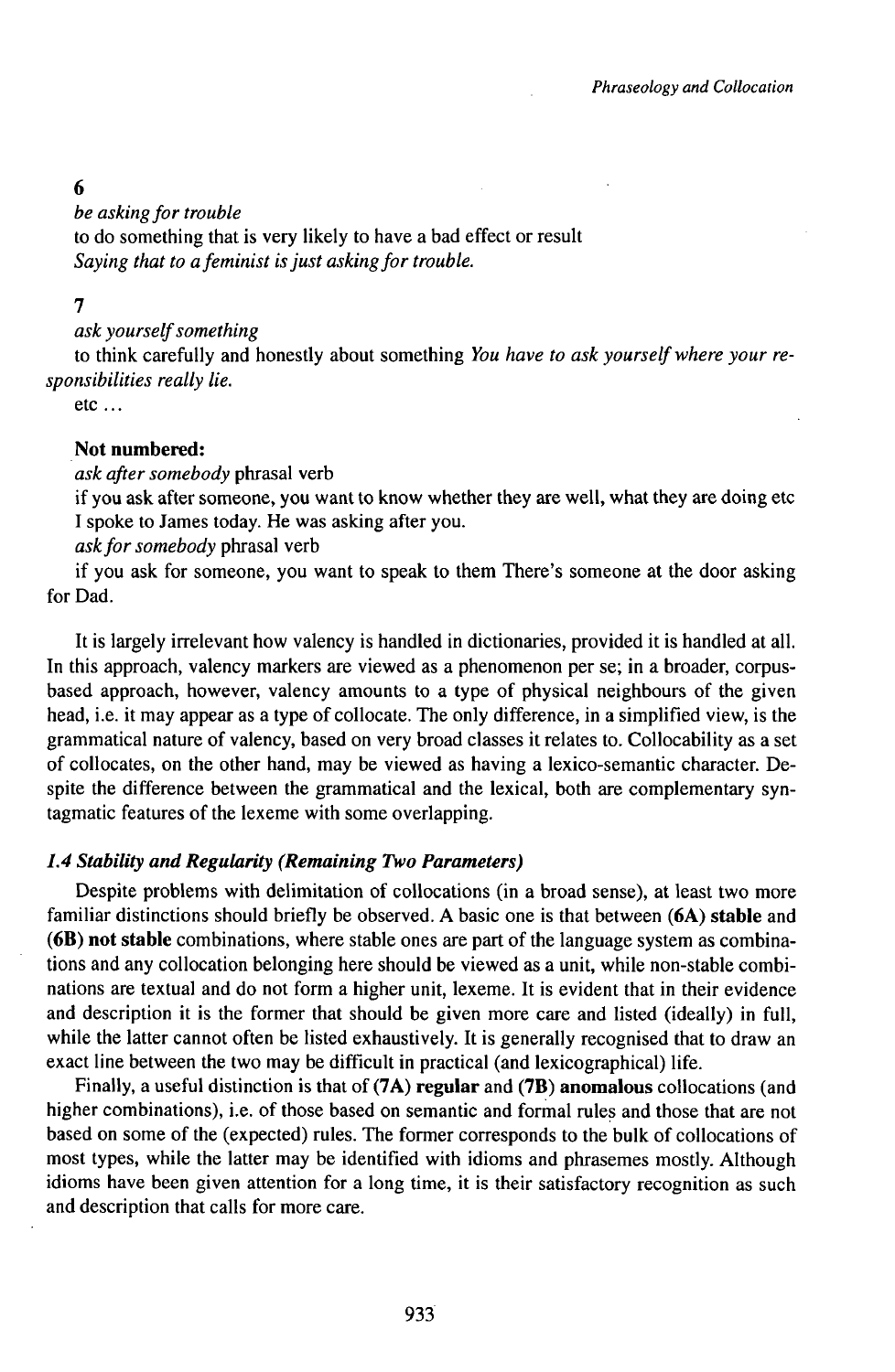*F. Čermák*

Should one take the seven binary criteria (lA-7B) for collocations and their classification as a starting point, recognizing that some important types have been left out, such as multiword terms (more in Čermák 2001, 2002), one should also take a consequent decision for their balanced treatment, too. In the following, a brief illustration of the current Longman practice (LDCE) will be offered and discussed, concentrating on some points only.

# **2 Situation of a Dictionary: an Analysis**

Above (1.3), an illustration of LDOC's verb *to ask* has been given, partly. Such a basic entry is usually accompanied by data in its Phrase bank and Example bank boxes, standing, roughly, for collocations and sentence-type exemplification.

#### *2.1 Collocations in LDOC*

Examples from the former include collocations:

*(Dictionaryphrases)* ask \$50/\$l,000 etc for sth, ask (sb) about sth, ask (sb) if/whether you can do sth, ask after sb, ask around, ask for, ask for sb, ask sb for sth, ask sb if/whether, ask sb in, ask sb out, ask sb over/round, ask sb sth, ask sb to do sth, ask sth of sb, ask that, ask to do sth, ask who/what/where etc, ask yourself sth, asking ... questions, be asking for it, be asking for trouble, be sb's for the asking, don't ask, don't ask me., if you ask me

*(Phrasesfrom other entries)* a big ask- see ask, n, ask ... a favor- see favour, n, ask ... advice- see advice, n, ask for the moon- see moon, n, ask out for a meal- see meal, n, ask permission- see permission, n, ask ... question- see question, n, ask/beg sb's pardon (for sth)- see pardon, n, ask/beg/pray etc, for (sb's) forgiveness- see forgiveness, n, ask/tell sb flat out- see flat, adv, ask/tell/show sb the way- see way, n, asked ... difficult questions- see, question, n, asked ... outright- see outright, adv, asking for trouble- see trouble, n, attempt/do/ask etc the impossible- see impossible, n, be yours for the taking/asking- see yours\_pron, forgive me for asking/saying etc sth- see forgive, v, forgive my asking/saying etc- see forgive, v, grant/obtain/ask/seek etc leave (to do sth)- see leave, n, I hate to ask/interrupt/disturb etc- see hate, v, if you don't mind my saying so/if you don't, ind me asking- see mind, v, may well ask- see may\_modal verb, might I say/ask/add etc- see might\_modal verb, might well ask- see might\_modal verb,

need I ask/need I say more/ need I go on etc?- see need, v, pardon me for interrupting/asking/saying- see pardon, v, say/add/ask etc pointedly- see pointedly, adv, seek/ask for clarification- see clarification, n, speak/ask/answer etc directly- see directly, adv, who to ask/contact/blame etc- see who\_pron

*(Words used with ask)* PREPOSITION: about, NOUNS: advice, permission, question, ADVERBS: for, how, why

On a closer look, all of the collocations under *Dictionary phrases* are those that have already been given in the lexicographical entry proper and it is hard to see this as being of much use. However, though this may be due to an interpretation, it is difficult to accept that only one preposition *(about)* is given here (under *Words used with ask).* Likewise, it is difficult to understand why only three nouns have been singled out, namely *advice, permission, question,* out of which only *question* has an importantly high frequency in BNC, but none that typically follow *ask* with a preposition or a question word *tfor, about...),* a case which is very frequent indeed, such as *askfor advice, help, money,* etc. Moreover, there is no mention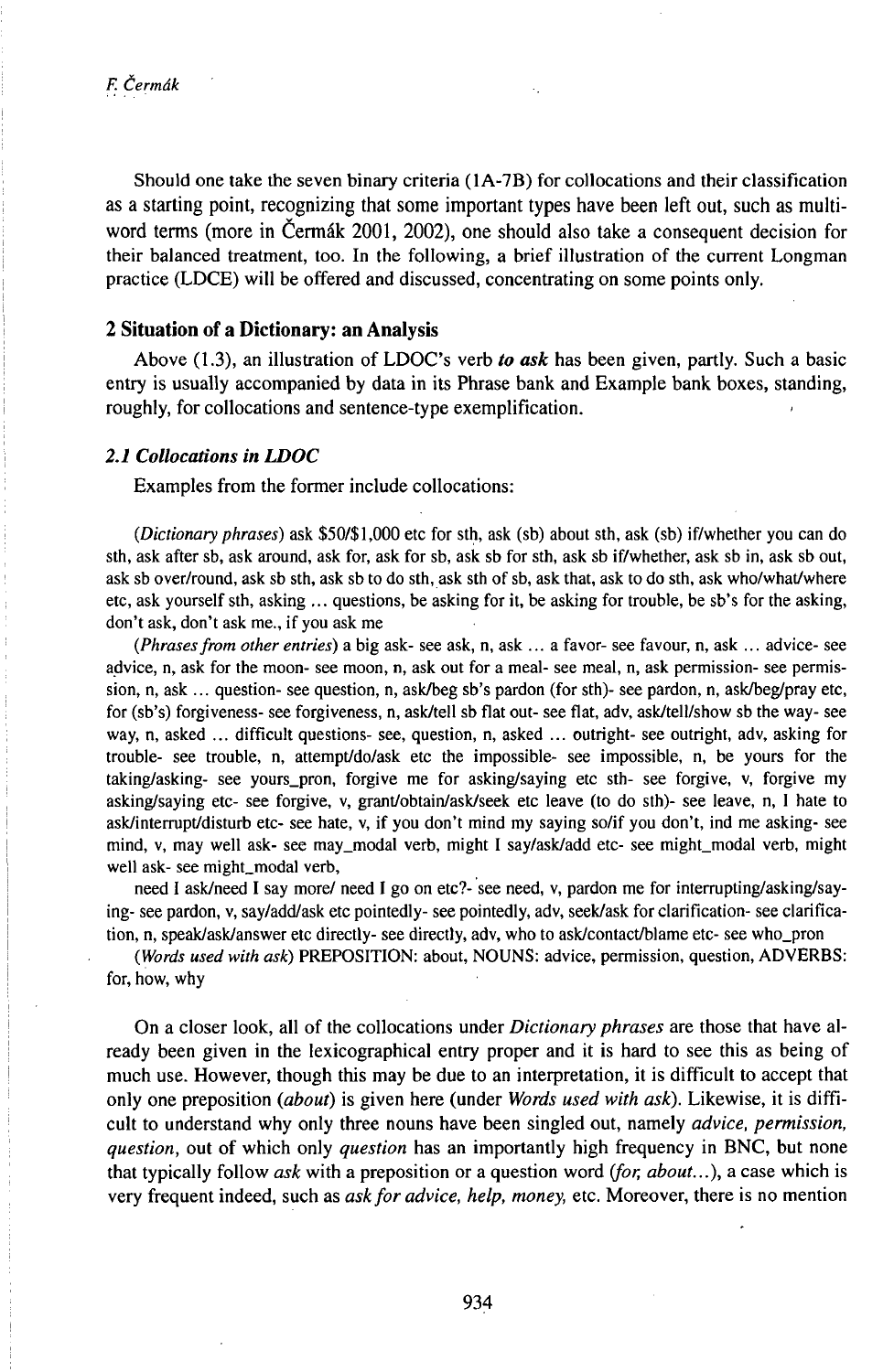of a rather frequent collocation *ask questions* whose high profile is evident from BNC. This has been an example of how collocations are handled for one of the highly frequent words *(to ask* being among the first 1000 words). Ifone looks in the opposite direction, at words on the frequency margin of the vocabulary (as recorded by LDCE), a picture may look like this:

#### abeyance

*in abeyance* something such as a custom, rule, or system that is in abeyance is not being used at the present time

*fall into abevance* (=no longer be used)

Here, the Phrase bank box gives

(Dictionary phrases) fall into abeyance, in abeyance, (Words used with: abeyance) PREPOSITIONS: in, into, VERBS: fall, hold

Thus, in contrast to the entry proper, the box gives only a single additional information, namely the collocate *hold.*

There is a number of such low-frequency words that, at the same time (see above), have a restricted collocability or collocation range and their use is therefore particularly difficult to deduce from the dictionary information.

Most languages do have such words and so does English. Words such as the following may look familiar: *kith and kin, nary, nelly, nick, niggling, nitty-gritty, nub, spitting, scotfree, searing, shipshape, sidesplitting, slake, sleight, smithereens, snit, snook, splitting, standstill, stash, staunch, stave, stir-crazy, stumbling, sub-zero, titfortat, to andfro.*

### *2.2 Collocations in LDCE and BNC*

However, to stick to LDCE's letter A, these include

*abeyance, abjure, ablaze, aboard, abreast, abrogate, absently, absolution, accede, accessory, acclaim, acclamation, accolade, accordance, according to, accursed, accusatory, acerbic, acidly, adenoidal, admittance, adoptive, aflame, afloat, afoot, afoul, afterthought, aground, alec, alight, allay, aloof amends, amiss, amok, anew, apace, aplomb, aright, arrant, arrears, askance, astray, astride, asunder, auspices, avail.*

Let us have a look at some of these words and compare their profiles in LDCE and BNC, as far as their collocations go. Needless to stress that with such low-frequency words knowledge of their collocations is vital for any successful use. These include

**abeyance** *tfall in, hold,* while BNC suggests also *be, keep),* **abreast** *(draw, keep, stay, walk,* Phrase bank giving only *keep, stay* while BNC adds *go, come, pass* etc.), **abrogate** *(treaty, act, clause, privilege,* the last three being in BNC only), **absently** *(gaze, nod, ask, smile, caress,nod, wach, notice, stroke, repeat, look, ask, lit the gas,* where only *gaze* and *nod* are given in the dictionary), **absolution** *(bring, administer, give, have, pronounce, receive, seek,* where LDCE mentions only *give),* **abundance** *(of, in,* while *have, there is* comes from BNC), **accede** *(to, demand, request, throne, un/conditionally* where the last adverbial collocate comes from BNC), **acclaim** *(win, international, great, popular, public, general, at, by,* where both prepositions are mentioned by BNC only), **acclamation** *(elect by,* BNC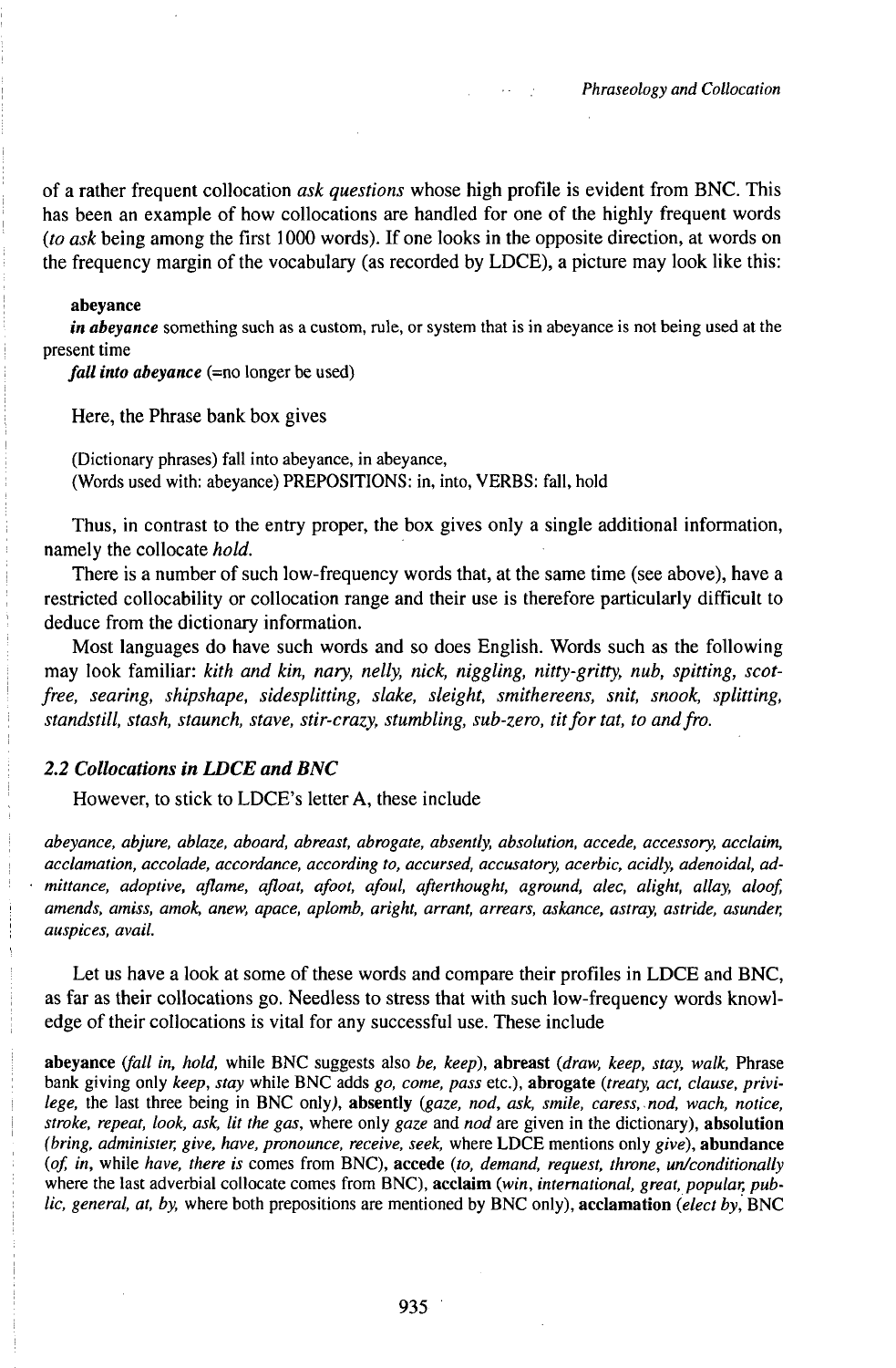only), accordance *(in a. with,* since BNC records less that <sup>1</sup> per cent of independent use *oîaccordance,* i.e..outside of *in accordance with,* the very entry is highly misleading), according to (only *a. to),* acerbic *(wit, comments, humour, style, voice* where only *wit* is recorded by LDCE), **acidly** *(say, remark, think, smile* where LDCE gives only *say),* **aflame** *tface, eyes, body, a. with a drink,* only BNC), **afloat** *(keep, stay,* while BNC adds *be, get, go),* **afoot** *(be, plans, moves, changes,* without, however, mentioning its exclusive syntactic position, BNC adding *sabotage, tomfoolery),* afterthought *(as, add,* which is misleading since BNC shows that 90% of use consists in *as an a.,* not mentioned in LDCE), agog (only BNC *be, keep, peer),* alec (only as *smart a.,* thus a set collocation and no isolated word), alight *(with, set,* BNC adding *be, catch),* **allay** *ifear, concern, suspicion,* BNC adding *pain, nostalgia, criticism),* aloof *(hold, keep, remain, stay,* BNC adding *be, stand,* but also, importantly, its attributive use), amends *(make, try, for, in* which suggests a broader collocability than the almost exclusive *make a.),* **amiss** *(with, in, come, go, be,* BNC suggesting also *take it, anything a. ?),* **amok** (only with *run,* hence no collocate but a set collocation), anew *(begin, start,* where BNC adds *build, consider* etc, but implies, as the LDCE definition would suggest, that it is not possible to combine it with *do, dream, irritate, ponder, worry),* **annul** *(election, marriage, result,* BNC adding *order, law, elections, decision, effect),* **apace** *(continued,* but BNC broadens to *grow, proceed, develop, increase, continue!),* **aright** *(be, set things,* while BNC adds *hear, lead, understand, set),* **arrant** *(nonsense!,* where BNC adds *hypocrisy, rudeness, sexism),* arrears *(in, be, fall, get,* with BNC adding *define, claim,* though it is almost exclusively used with only *be, fall in),* **asleep** *(be, fall, fast, sound,* BNC adding *lie),* **astride** *(sitting* BNS adding *sit, legs, horse, stool, motorbike),* **asunder** *(torn, split, rent,* while BNC offers also *blow, rend, tear*), avail (be *of/to no a.*, supplemented by BNC's *of little a.* suggesting, again, a set collocation).

In view of LDCE's being still somewhat isolated, but also a pioneering presentation of collocations in an almost systematic way, one has to see it as such; in general, however, a serious attempt has been made here to cover a hitherto neglected and important field. The small sample based on a single letter  $(A)$  suggests that much more can be found in the dictionary as a whole.

# **3 Questions and a Summary**

Leaving aside the substance and precise delimitation of what collocations are and concentrating, rather, on recurrent and joint appearances of word combinations, it is evident that, despite this limited view, a number of questions remains open. Some of these are specifically relevant as desiderata for dictionaries, too. However, this summary, rather declaratory in its nature, does not aim at anything resembling a discussion, which is not possible here.

Obviously, it might (should) be a lexicographer's **aim** to give the user feeling of being sure that his/her use in selecting a word and its collocates is secure and correct.

It is, however, no easy task, even for the lexicographer who is aware of aspects 1-7 above, to find specific **criteria** for his/her selection, let alone dictionary presentation, of appropriate collocates and collocations. There, at least three criteria seem to be obvious.

Admittedly, these should respect (a) **usefulness** of selected data and information, which will naturally differ according to the dictionary's size and purpose (aiming at passive only or also active use).

Data and collocations should be (b) primarily **typical and regular** with a careful and principled choice of those that are not typical or regular.

Finally, (c) all combinations attested by the usage as being **set, stable** and firm should be recorded as such; hereby one drops, in fact, the idea of covering words and their collocates only and moves over to multi-word lexemes. '

ł